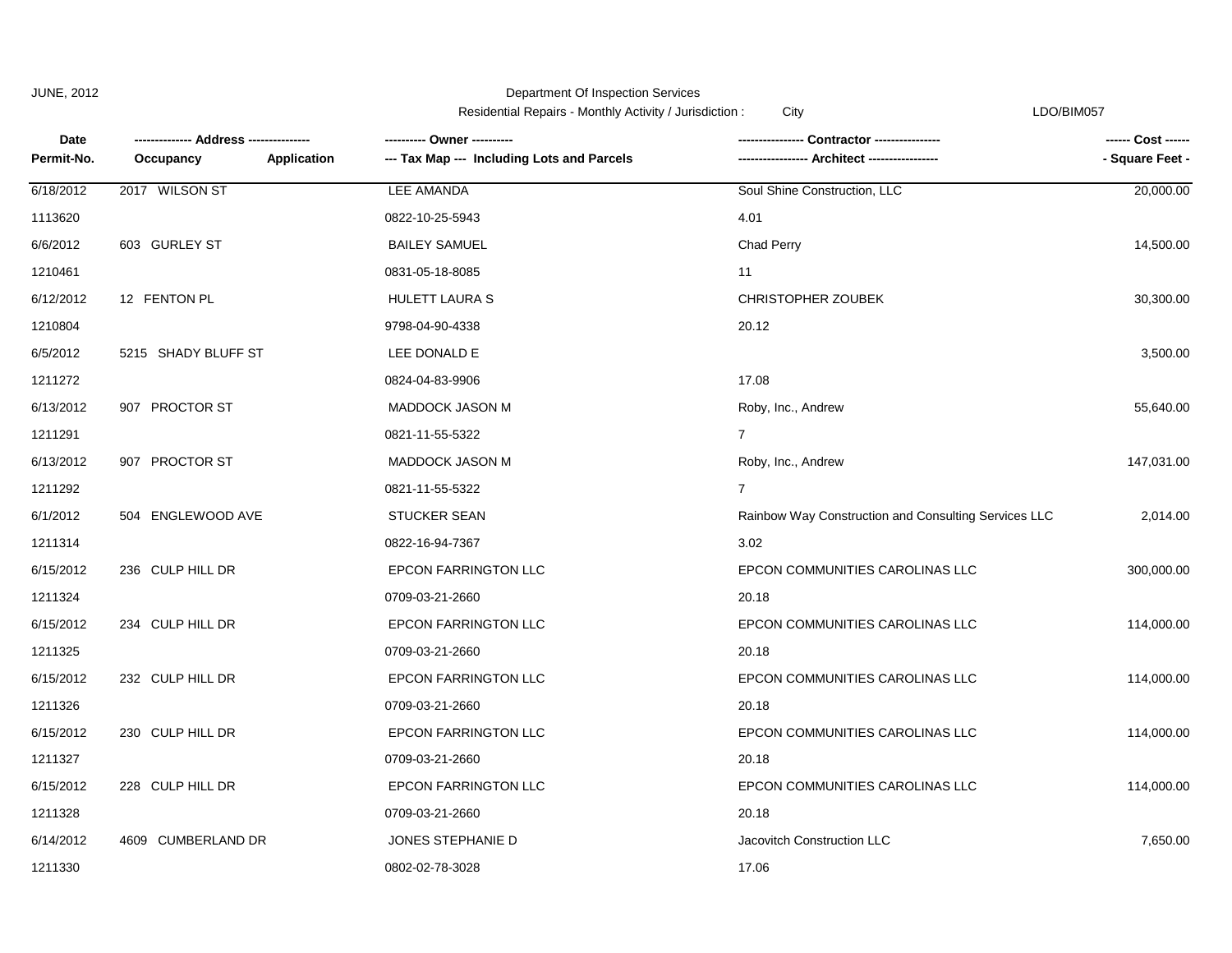| Date       | ----- Address ------- |             |                                            | Contractor ---------------      | ------ Cost ------ |
|------------|-----------------------|-------------|--------------------------------------------|---------------------------------|--------------------|
| Permit-No. | Occupancy             | Application | --- Tax Map --- Including Lots and Parcels |                                 | - Square Feet -    |
| 6/6/2012   | 312 WAYNE CIR         |             | <b>SUNER DIANE</b>                         | GILLIS, J.E.                    | 16,017.00          |
| 1211372    |                       |             | 0820-11-77-0147                            | 13.04                           |                    |
| 6/11/2012  | 4215 TROTTER RIDGE RD |             | DUNLAP MAUREEN                             | <b>Fuller Contracting</b>       | 26,200.00          |
| 1211402    |                       |             | 0709-04-92-2562                            | 20.18                           |                    |
| 6/5/2012   | 1417 ACADIA ST        |             | <b>MERRILL REBECCA</b>                     | Davis Construction, Inc., Corey | 57,000.00          |
| 1211404    |                       |             | 0832-13-13-1000                            | $\overline{2}$                  |                    |
| 6/27/2012  | 2218 W CLUB BLVD      |             | VINLUAN JEAN-BAPTISTE                      | Bert's Remodeling               | 800.00             |
| 1211408    |                       |             | 0822-09-05-9458                            | 4.01                            |                    |
| 6/20/2012  | 613 WELLINGHAM DR     |             | DOMINGOS ELIZABETH B                       | KLAUSMANN, ALEX                 | 99,000.00          |
| 1211412    |                       |             | 0728-03-24-5222                            | 20.12                           |                    |
| 6/19/2012  | 4512 CORAL DR         |             | SHADRIN ILYA YEVGENYEVICH                  |                                 | 1,800.00           |
| 1211423    |                       |             | 0729-01-47-6169                            | 20.10                           |                    |
| 6/8/2012   | 1504 HOLLY GROVE WAY  |             | <b>BEAZER HOMES CORP</b>                   | BEAZER HOMES CORP.              | 1,000.00           |
| 1211425    |                       |             | 0739-01-27-9568                            | 20.10                           |                    |
| 6/8/2012   | 1506 HOLLY GROVE WAY  |             | <b>BEAZER HOMES CORP</b>                   | BEAZER HOMES CORP.              | 1,000.00           |
| 1211426    |                       |             | 0739-01-27-9587                            | 20.10                           |                    |
| 6/8/2012   | 1508 HOLLY GROVE WAY  |             | <b>BEAZER HOMES CORP</b>                   | BEAZER HOMES CORP.              | 1,000.00           |
| 1211427    |                       |             | 0739-01-27-9596                            | 20.10                           |                    |
| 6/8/2012   | 1620 HOLLY GROVE WAY  |             | <b>BEAZER HOMES CORP</b>                   | BEAZER HOMES CORP.              | 1,000.00           |
| 1211429    |                       |             | 0739-01-37-0322                            | 20.10                           |                    |
| 6/8/2012   | 1622 HOLLY GROVE WAY  |             | <b>BEAZER HOMES CORP</b>                   | BEAZER HOMES CORP.              | 1,000.00           |
| 1211430    |                       |             | 0739-01-37-0320                            | 20.10                           |                    |
| 6/6/2012   | 2647 LAWNDALE AVE     |             | TILLEY JAMES R                             |                                 | 1,750.00           |
| 1211462    |                       |             | 0822-13-04-3287                            | 4.02                            |                    |
| 6/1/2012   | 1516 PINECREST RD     |             | ANLYAN WILLIAM G                           | <b>RICKY ROBINSON</b>           | 40,000.00          |
| 1211470    |                       |             | 0811-15-64-4239                            | 6                               |                    |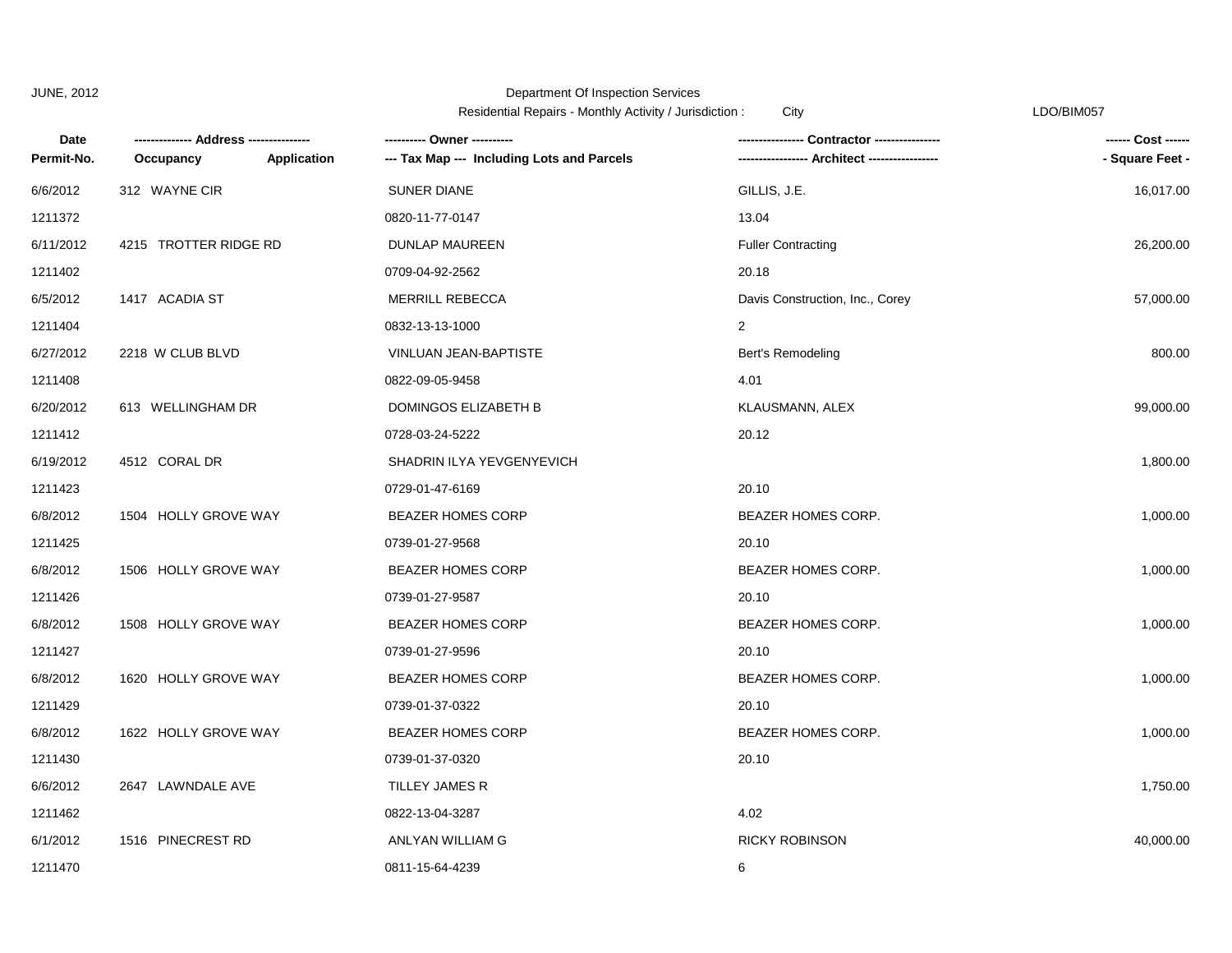|            |                           |                    | recrucing repairs monthly returny cancalogue. |                                             |                    |
|------------|---------------------------|--------------------|-----------------------------------------------|---------------------------------------------|--------------------|
| Date       |                           |                    | ---------- Owner ----------                   | Contractor ----------------                 | ------ Cost ------ |
| Permit-No. | Occupancy                 | <b>Application</b> | --- Tax Map --- Including Lots and Parcels    | ---------------- Architect ---------------- | - Square Feet -    |
| 6/5/2012   | 4024 CANDLEWICK WAY       |                    | SMITH JANET                                   | Vedat Artac                                 | 3,500.00           |
| 1211471    |                           |                    | 0823-07-69-5128                               | 17.10                                       |                    |
| 6/1/2012   | 2815 PROSPECT PKWY        |                    | CHLEBISCH EVAN P                              | Sierra Structures, Inc.                     | 13,100.00          |
| 1211490    |                           |                    | 0850-04-51-1954                               | 18.05                                       |                    |
| 6/4/2012   | 4208 HAMPSTEAD VILLAGE DR |                    | JACOB GEORGE                                  |                                             | 7,900.00           |
| 1211497    |                           |                    | 0851-04-61-0185                               | 18.05                                       |                    |
| 6/6/2012   | 10 TRESCOTT DR            |                    | HARPER SARA N                                 | Claude Stubblefield                         | 4,000.00           |
| 1211503    |                           |                    | 0850-02-57-0985                               | 18.05                                       |                    |
| 6/1/2012   | 1918 HART ST              |                    | <b>HISTORIC PRESERVATION</b>                  | <b>Accu Cise Construction</b>               | 42,000.00          |
| 1211510    |                           |                    | 0831-15-53-8130                               | 10.01                                       |                    |
| 6/28/2012  | 1104 IREDELL ST           |                    | <b>CRIGLER LAUREN E</b>                       | R.G. TEC SECURITIES                         | 10,500.00          |
| 1211513    |                           |                    | 0822-14-34-6627                               | 4.01                                        |                    |
| 6/1/2012   | 915 DEMERIUS ST           |                    | OLEN ELIZABETH J                              | PARKER, DAVID R.                            | 196,200.00         |
| 1211514    |                           |                    | 0822-16-73-5224                               | 3.02                                        |                    |
| 6/5/2012   | 101 E CHAPEL HILL ST      |                    | FIVE POINTS STUDIO LLC                        | LEE STREET CONSTRUCTION CO                  | 1.00               |
| 1211519    |                           |                    | 0821-08-87-5866                               | 8.01                                        |                    |
| 6/6/2012   | 3514 LOCHNORA PKWY        |                    | <b>KASS DAVID G</b>                           | Renaissance Contracting, LLC                | 46,700.00          |
| 1211550    |                           |                    | 0801-04-54-3038                               | 20.17                                       |                    |
| 6/6/2012   | 50 BRODIE GYM DR          |                    | <b>DUKE UNIVERSITY</b>                        | ROMEO GUEST ASSOC. INC                      | 104,206.00         |
| 1211552    |                           |                    | 0822-07-41-9440                               | 15.03                                       |                    |
| 6/6/2012   | 713 ANDERSON ST           |                    | SCHOENFELD MICHAEL J                          | <b>INNOVATIVE RENOVATION</b>                | 69,000.00          |
| 1211577    |                           |                    | 0821-05-07-7944                               | 6                                           |                    |
| 6/8/2012   | 2201 WILSHIRE DR          |                    | BRYANT-COMSTOCK SCOTT                         | <b>Matt Fisher</b>                          | 27,600.00          |
| 1211587    |                           |                    | 0820-07-59-2791                               | $\overline{7}$                              |                    |
| 6/6/2012   | 202 FEW CIR               |                    | <b>ZODTNER LISA</b>                           | <b>GARUDA CUSTOM DECKS</b>                  | 18,600.00          |
| 1211604    |                           |                    | 0801-03-41-4796                               | 20.17                                       |                    |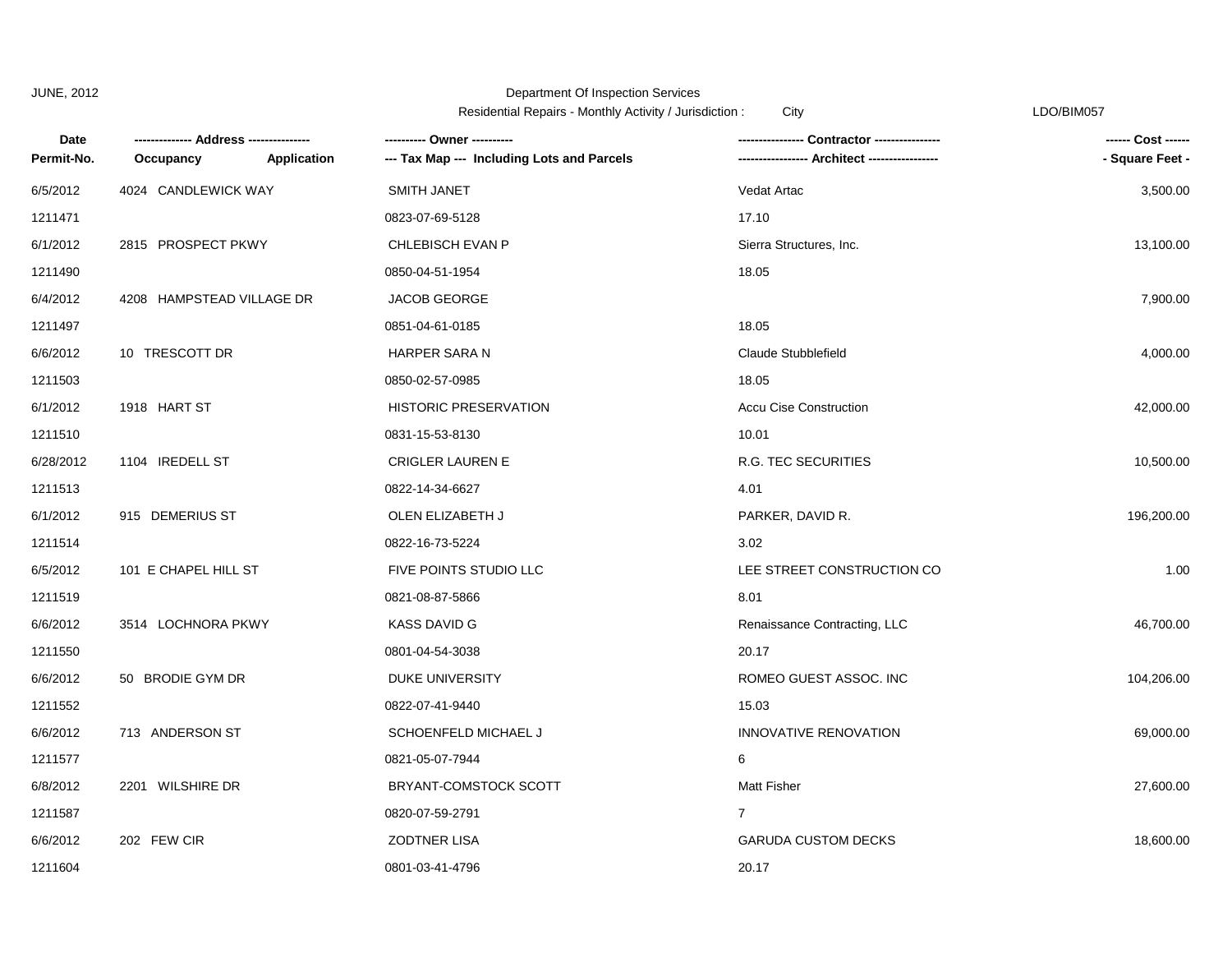|                    |                    |             | <b>INCORDINAL INCLUSS TRIVILING ACTIVITY</b> / JUISQUESSION               | Ulty                            | LUVIUIIVIUJI                          |
|--------------------|--------------------|-------------|---------------------------------------------------------------------------|---------------------------------|---------------------------------------|
| Date<br>Permit-No. | Occupancy          | Application | ---------- Owner ----------<br>--- Tax Map --- Including Lots and Parcels | Contractor ----------------     | ------ Cost ------<br>- Square Feet - |
| 6/4/2012           | 5518 KEMMONT DR    |             | <b>KERSEY HERBERT L</b>                                                   | Donnie Moore                    | 850.00                                |
| 1211607            |                    |             | 0729-04-80-1847                                                           | 20.10                           |                                       |
| 6/4/2012           | 2804 LAWNDALE AVE  |             | <b>HAMOUDI AMAR ALA</b>                                                   |                                 | 1,000.00                              |
| 1211608            |                    |             | 0812-16-94-6471                                                           | 4.02                            |                                       |
| 6/15/2012          | 214 HEMMINGWOOD DR |             | AVRUTSKY VLADIMIR A                                                       | Summers Design Build, LLC, Jay  | 5,200.00                              |
| 1211614            |                    |             | 0729-03-31-4563                                                           | 20.12                           |                                       |
| 6/6/2012           | 507 BON AIR AVE    |             | <b>VERONA P VICKERS LIVING TRUST</b>                                      | <b>Brooks Adams</b>             | 22,161.00                             |
| 1211617            |                    |             | 0832-06-39-2752                                                           | 1.01                            |                                       |
| 6/21/2012          | 403 E MARKHAM AVE  |             | BELL LYNDA LEE                                                            | SUN SPACE, LTD.                 | 96,096.00                             |
| 1211619            |                    |             | 0832-14-32-0745                                                           | 2                               |                                       |
| 6/13/2012          | 2318 PRINCE ST     |             | 2ND CHANCE PROPERTIES LLC                                                 | Ted and Tonya McDaniel          | 16,000.00                             |
| 1211625            |                    |             | 0811-16-93-8674                                                           | 6                               |                                       |
| 6/19/2012          | 153 OAKMONT AVE    |             | ALEXANDER TERESA ANNE                                                     | W.D. OSBORNE GENERAL CONTRACTOR | 53,000.00                             |
| 1211627            |                    |             | 0739-01-37-9897                                                           | 20.10                           |                                       |
| 6/19/2012          | 1700 MARYLAND AVE  |             | PERIN ZACHARY ANDREW                                                      | Olmstead Homesteads, Inc.       | 46,000.00                             |
| 1211631            |                    |             | 0822-10-37-1212                                                           | 4.01                            |                                       |
| 6/8/2012           | 1211 WALL ST       |             | 1869 DEVELOPMENT LLC                                                      | JOLLEY, STEVE, BUILDERS, LLC    | 41,000.00                             |
| 1211633            |                    |             | 0831-10-35-9133                                                           | 11                              |                                       |
| 6/8/2012           | 925 WASHINGTON ST  |             | MOORE KYRA ANNE                                                           |                                 | 6,500.00                              |
| 1211635            |                    |             | 0822-20-91-2512                                                           | 2                               |                                       |
| 6/19/2012          | 2806 UNIVERSITY DR |             | <b>BREWINGTON DEBORAH</b>                                                 | <b>DSM Builders Inc.</b>        | 123,000.00                            |
| 1211639            |                    |             | 0810-08-98-7018                                                           | 20.15                           |                                       |
| 6/15/2012          | 5 SILVERWOOD CT    |             | <b>MARTIN CHRISTOPHER R</b>                                               |                                 | 4,000.00                              |
| 1211641            |                    |             | 0727-04-84-0856                                                           | 20.13                           |                                       |
| 6/25/2012          | 2029 PERSHING ST   |             | <b>MCKINNEY NATHAN</b>                                                    | A.M. CARTER CONST INC           | 45,000.00                             |
| 1211642            |                    |             | 0822-09-26-2209                                                           | 4.01                            |                                       |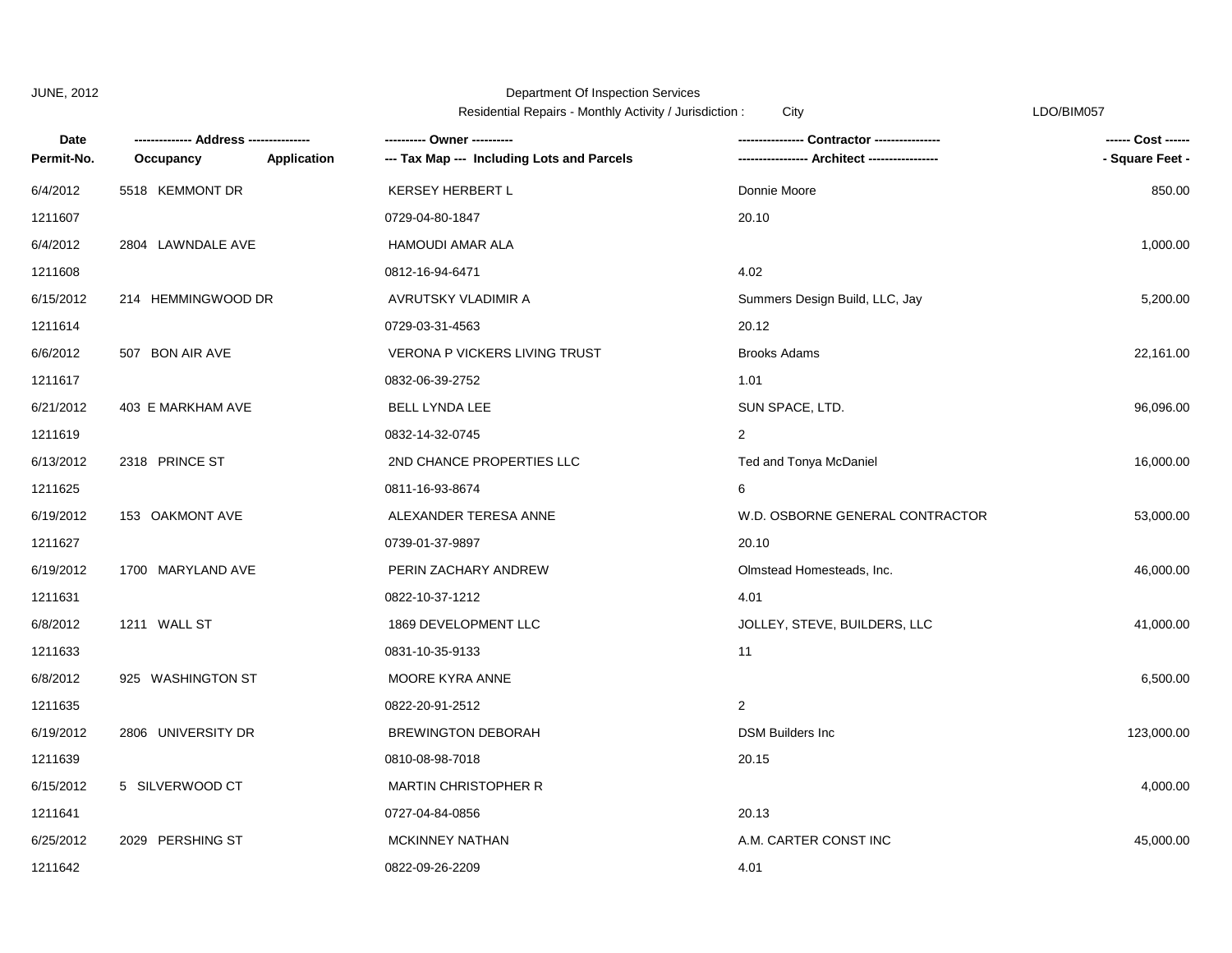|            |                                        |             | Residential Repairs - Monthly Activity / Jurisdiction :<br>City |                               | LDO/BIM057         |  |
|------------|----------------------------------------|-------------|-----------------------------------------------------------------|-------------------------------|--------------------|--|
| Date       | -------------- Address --------------- |             | ---------- Owner ----------                                     |                               | ------ Cost ------ |  |
| Permit-No. | Occupancy                              | Application | --- Tax Map --- Including Lots and Parcels                      |                               | - Square Feet -    |  |
| 6/13/2012  | 3414 FAIRWAY LN                        |             | <b>GREENE MICHAEL J</b>                                         | WOOD WISE, INC                | 39,980.00          |  |
| 1211643    |                                        |             | 0836-04-83-8037                                                 | 21                            |                    |  |
| 6/14/2012  | 5227 LANGFORD TER                      |             | <b>SCHUMANN ROBERT C</b>                                        | Punch Worx                    | 25,840.00          |  |
| 1211648    |                                        |             | 0729-01-16-1025                                                 | 20.11                         |                    |  |
| 6/21/2012  | 205 ALBEMARLE ST                       |             | FINCH ANITA A                                                   |                               | 10,000.00          |  |
| 1211653    |                                        |             | 0821-07-69-8506                                                 | 8.02                          |                    |  |
| 6/13/2012  | 3923 KING CHARLES RD                   |             | <b>GEORGE TACITO</b>                                            | THD AT-HOME SERVICES, INC.    | 9,830.00           |  |
| 1211667    |                                        |             | 0719-03-12-7014                                                 | 20.08                         |                    |  |
| 6/11/2012  | 3911 ST MARKS RD                       |             | MERRITT WILLIAM K                                               | Bailey, John R.               | 14,835.00          |  |
| 1211668    |                                        |             | 0719-01-28-1978                                                 | 20.08                         |                    |  |
| 6/5/2012   | 106 W PARRISH ST                       |             | <b>BULLOCITY LLC</b>                                            | SUNRISE CONTRACTING SVCS, LLC | 1.00               |  |
| 1211681    |                                        |             | 0821-12-97-4425                                                 | 8.01                          |                    |  |
| 6/21/2012  | 3415 MEDFORD RD                        |             | <b>HOOKER JAMES W</b>                                           | PARKER, DAVID R.              | 151,915.00         |  |
| 1211682    |                                        |             | 0812-07-79-1631                                                 | 17.05                         |                    |  |
| 6/13/2012  | 2324 ENGLEWOOD AVE                     |             | SHOENFELT JOHN                                                  | MATTHEW G. DREPS              | 2,500.00           |  |
| 1211694    |                                        |             | 0822-13-04-3852                                                 | 4.01                          |                    |  |
| 6/13/2012  | 107 SWIFT CREEK XING                   |             | TOLL NC LP                                                      | ROBIE CLIFTON                 | 2,800.00           |  |
| 1211697    |                                        |             | 0717-02-55-9330                                                 | 20.12                         |                    |  |
| 6/14/2012  | 1403 VICKERS AVE                       |             | SELLERS CHRISTOPHER J                                           | Lauren Miller                 | 7,000.00           |  |
| 1211698    |                                        |             | 0821-15-63-1438                                                 | $\overline{7}$                |                    |  |
| 6/14/2012  | 933 SOUTH BEND DR                      |             | TOLL NC LP                                                      | ROBIE CLIFTON                 | 1,700.00           |  |
| 1211701    |                                        |             | 0717-02-65-7365                                                 | 20.12                         |                    |  |
| 6/18/2012  | 509 PLANO DR                           |             | JONES MORGAN W                                                  | PRO-BUILT CONSTRUCTION        | 14,050.00          |  |
| 1211703    |                                        |             | 0850-03-32-9323                                                 | 18.05                         |                    |  |
| 6/19/2012  | 4 ORCHID CT                            |             | <b>CHANON ANDREW M</b>                                          | Lee Kane                      | 13,500.00          |  |
| 1211704    |                                        |             | 0729-01-05-7203                                                 | 20.11                         |                    |  |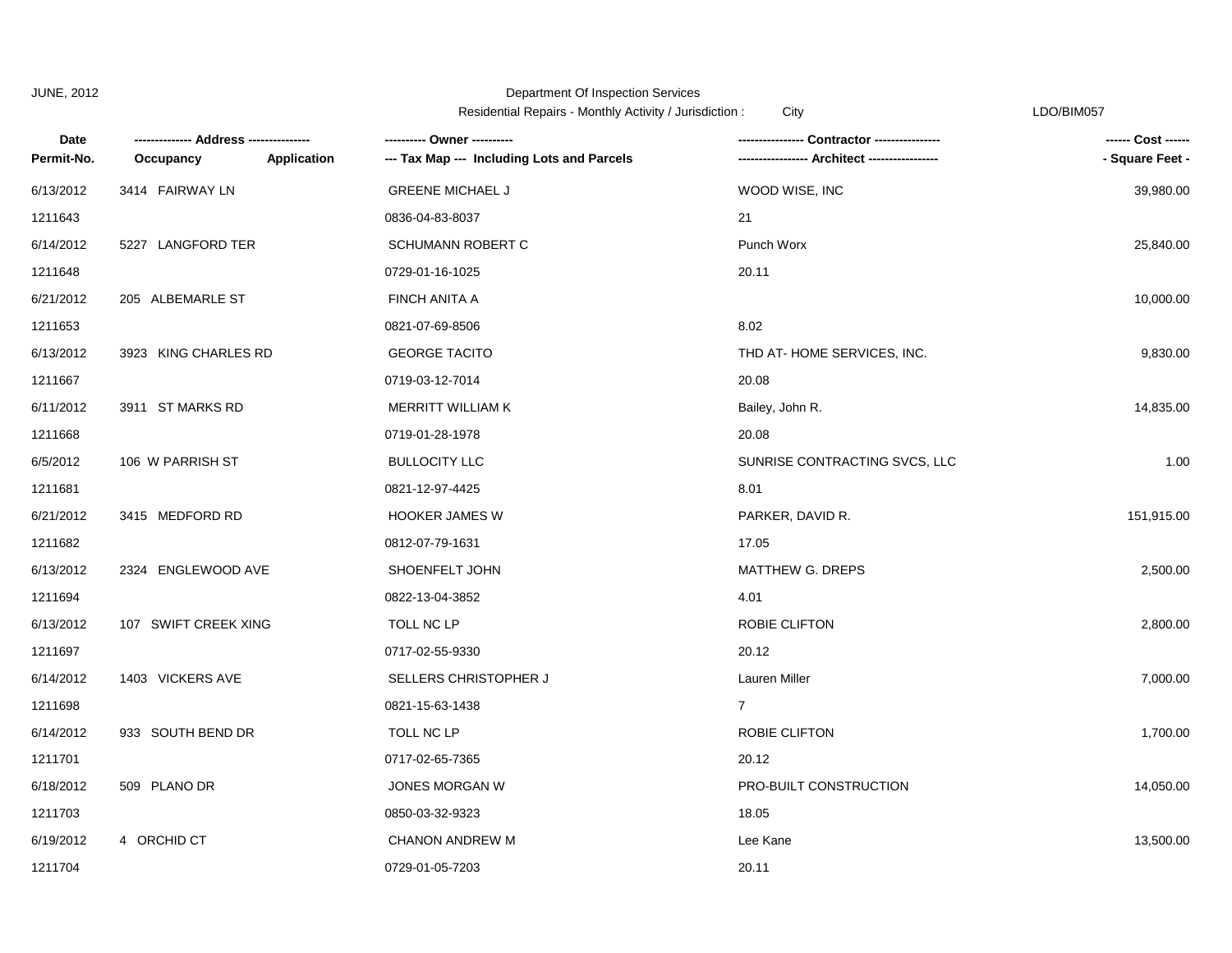|            |                        |                             | <b>INCONCLINION INCLUS</b> TWORLING ACTIVITY / JUITSUICTION. | Ulty                               | ∟∟∪∪⊔∪∪∪           |
|------------|------------------------|-----------------------------|--------------------------------------------------------------|------------------------------------|--------------------|
| Date       |                        | --- Address --------------- | ---------- Owner ----------                                  |                                    | ------ Cost ------ |
| Permit-No. | Occupancy              | Application                 | --- Tax Map --- Including Lots and Parcels                   |                                    | - Square Feet -    |
| 6/14/2012  | 1022 MONMOUTH AVE      |                             | PIZER WILLIAM A                                              | <b>RICKY ROBINSON</b>              | 34,800.00          |
| 1211705    |                        |                             | 0822-19-61-5484                                              | 3.02                               |                    |
| 6/18/2012  | 1223 SEDGEFIELD ST     |                             | RENOVISION PROPERTIES LLC                                    | Renovision Properties, LLC         | 33,000.00          |
| 1211711    |                        |                             | 0822-10-45-5753                                              | 3.01                               |                    |
| 6/15/2012  | 25 CITATION DR         |                             | VASSAR TINA MARRIE                                           | Core Remodeling Group Inc.         | 46,500.00          |
| 1211727    |                        |                             | 0719-04-92-6775                                              | 20.11                              |                    |
| 6/15/2012  | 1 MISTY POND CT        |                             | PHILLIPS SHAWNEE MAUCH TRUSTEE                               | EDWARD DONAHUE III                 | 11,000.00          |
| 1211728    |                        |                             | 0717-02-66-7194                                              | 20.12                              |                    |
| 6/18/2012  | 608 N MAPLE ST         |                             | <b>HABITAT FOR HUMANITY OF DURHAM</b>                        | HABITAT FOR HUMANITY OF DURHAM CO. | 4,000.00           |
| 1211749    |                        |                             | 0831-11-55-4916                                              | 10.01                              |                    |
| 6/18/2012  | 604 N MAPLE ST         |                             | HABITAT FOR HUMANITY OF DURHAM                               | HABITAT FOR HUMANITY OF DURHAM CO. | 4,000.00           |
| 1211750    |                        |                             | 0831-11-55-4816                                              | 10.01                              |                    |
| 6/14/2012  | 1003 TAYLOR ST         |                             | <b>ODUOK CATHY</b>                                           | ANDRE ALLEN                        | 1,000.00           |
| 1211753    |                        |                             | 0831-10-35-0797                                              | 11                                 |                    |
| 6/18/2012  | 1130 PEBBLE CREEK XING |                             | MCLEOD DONALD                                                |                                    | 899.00             |
| 1211754    |                        |                             | 0728-02-56-5887                                              | 20.14                              |                    |
| 6/28/2012  | 4300 THETFORD RD       |                             | MCHUGH PHILIP D                                              | EA SOUTHERLAND INC.                | 33,000.00          |
| 1211759    |                        |                             | 0709-02-95-7889                                              | 20.18                              |                    |
| 6/18/2012  | 2121 SUNSET AVE        |                             | ATKINSON VICKIE L                                            | MATTHEW G. DREPS                   | 18,500.00          |
| 1211760    |                        |                             | 0822-09-17-6098                                              | 4.01                               |                    |
| 6/18/2012  | 808 CLARION DR         |                             | <b>FRANCIS XAVIER K</b>                                      | THD AT-HOME SERVICES, INC.         | 9,256.00           |
| 1211761    |                        |                             | 0803-04-84-6541                                              | 17.07                              |                    |
| 6/18/2012  | 3 CHISWELL CT          |                             | PETERSEN MAUREEN A                                           | THD AT-HOME SERVICES, INC.         | 6,507.00           |
| 1211762    |                        |                             | 0802-02-87-3518                                              | 17.06                              |                    |
| 6/29/2012  | 812 MADISON ST         |                             | <b>CAPSTONE VENTURES LLC</b>                                 | <b>Housewright Building</b>        | 116,000.00         |
| 1211764    |                        |                             | 0821-08-99-9828                                              | 8.02                               |                    |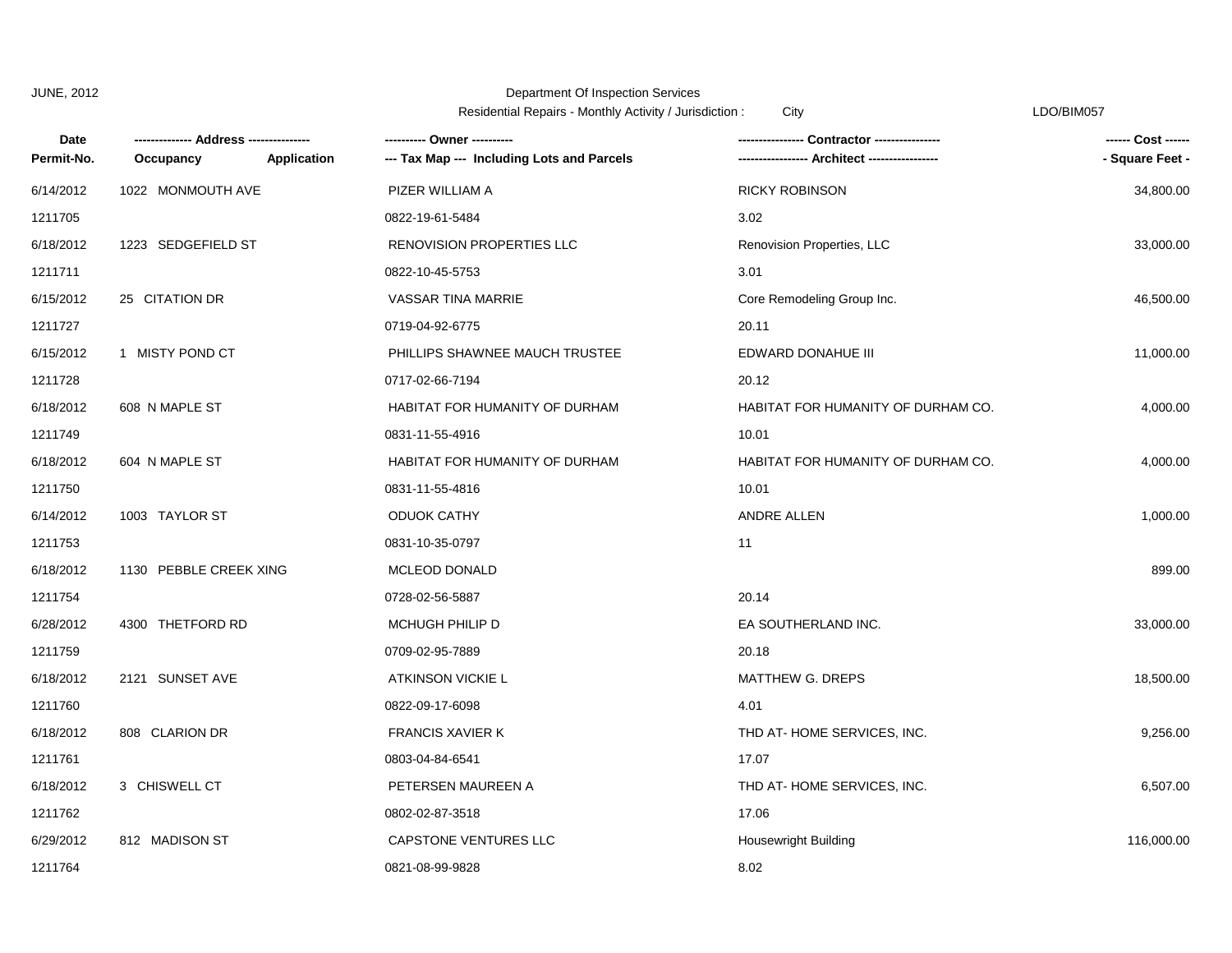|            |                         |                    | Residential Repairs - Monthly Activity / Jurisdiction :<br>City |                                    | LDO/BIM057         |
|------------|-------------------------|--------------------|-----------------------------------------------------------------|------------------------------------|--------------------|
| Date       | Address -----           |                    |                                                                 | Contractor ----------------        | ------ Cost ------ |
| Permit-No. | Occupancy               | <b>Application</b> | --- Tax Map --- Including Lots and Parcels                      |                                    | - Square Feet -    |
| 6/28/2012  | 4023 BRISTOL RD         |                    | HOWELL DAVID SCOTT                                              | LEE STREET CONSTRUCTION CO         | 99,000.00          |
| 1211765    |                         |                    | 0719-02-56-0090                                                 | 20.08                              |                    |
| 6/25/2012  | 3406 WESTOVER RD        |                    | ANDERSON MARK E                                                 | HALLYBURTON, ROBERT S.             | 600,000.00         |
| 1211767    |                         |                    | 0719-01-29-8541                                                 | 20.08                              |                    |
| 6/26/2012  | 806 E FOREST HILLS BLVD |                    | <b>WARNER THOMAS GASTON</b>                                     | INNOVATIVE RENOVATION              | 27,500.00          |
| 1211768    |                         |                    | 0821-19-62-6424                                                 | $\overline{7}$                     |                    |
| 6/19/2012  | 156 SOLTERRA WAY        |                    | HORTON WAYNE LEE                                                |                                    | 5,000.00           |
| 1211770    |                         |                    | 0801-03-13-7188                                                 | 20.17                              |                    |
| 6/19/2012  | 918 GILBERT ST          |                    | <b>FIDELINO ALFIE S</b>                                         |                                    | 1,000.00           |
| 1211771    |                         |                    | 0831-10-37-2321                                                 | 11                                 |                    |
| 6/19/2012  | 920 GILBERT ST          |                    | <b>FIDELINO ALFIE S</b>                                         |                                    | 1,000.00           |
| 1211772    |                         |                    | 0831-10-37-2371                                                 | 11                                 |                    |
| 6/19/2012  | 232 GLEN EDEN RD        |                    | <b>WADE EMILY</b>                                               | ALLIED MANAGEMENT GROUP, LLC       | 2,425.00           |
| 1211773    |                         |                    | 0718-02-88-7736                                                 | 20.11                              |                    |
| 6/20/2012  | 7 MACGREGOR CT          |                    | MCKEE MARTHA                                                    | LOWES HOME IMPROVEMENT STORE #0487 | 3,925.00           |
| 1211775    |                         |                    | 0801-04-54-9516                                                 | 20.17                              |                    |
| 6/20/2012  | 1510 BLOUNT ST          |                    | <b>GRADY JENNIFER B</b>                                         | LOWES HOME IMPROVEMENT STORE #0487 | 3,925.00           |
| 1211776    |                         |                    | 0821-13-22-2554                                                 | 6                                  |                    |
| 6/19/2012  | 4 WOODCREEK CT          |                    | TOLL NC LP                                                      | ROBIE CLIFTON                      | 2,800.00           |
| 1211779    |                         |                    | 0717-02-76-1973                                                 | 20.12                              |                    |
| 6/19/2012  | 14 SILVERBUSH CT        |                    | BENHAM JOHN V III                                               | Structurally Speaking, LLC         | 4,500.00           |
| 1211780    |                         |                    | 0810-15-64-3286                                                 | 20.07                              |                    |
| 6/26/2012  | 1710 W LAKEWOOD AVE     |                    | <b>LIBBUS NADIA</b>                                             | LEWIS CONSTRUCTORS INC             | 34,800.00          |
| 1211795    |                         |                    | 0821-14-24-4170                                                 | 5                                  |                    |
| 6/25/2012  | 2 JUA VLY               |                    | LEDBETTER FREEMAN H JR                                          | SUN SPACE, LTD.                    | 2,500.00           |
| 1211797    |                         |                    | 0821-13-23-3162                                                 | 6                                  |                    |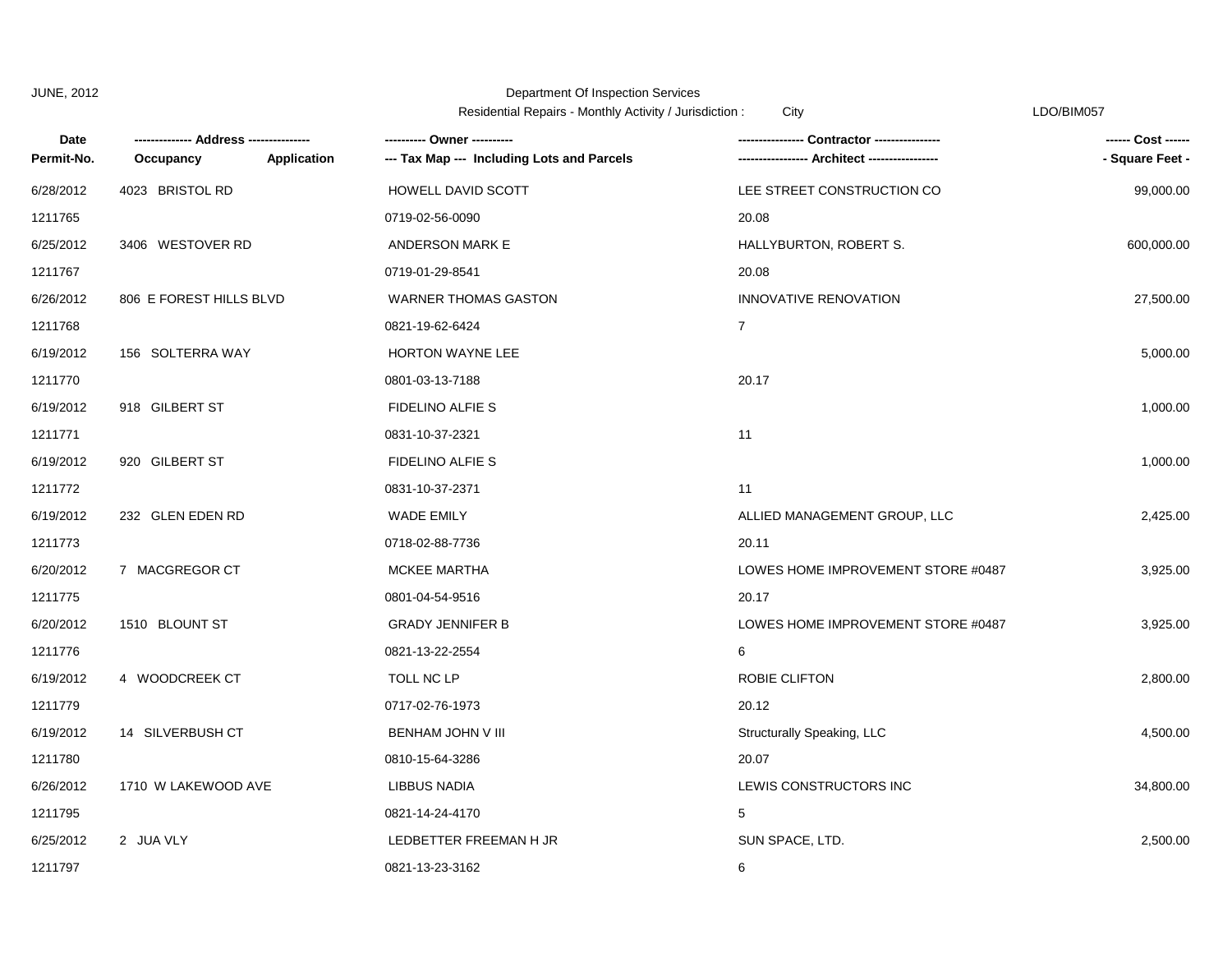| Date       |                          |             | residential repairs monthly retivity / cancalotion.<br>---------- Owner ---------- |                                      | ------ Cost ------ |
|------------|--------------------------|-------------|------------------------------------------------------------------------------------|--------------------------------------|--------------------|
| Permit-No. | Occupancy                | Application | --- Tax Map --- Including Lots and Parcels                                         |                                      | - Square Feet -    |
| 6/26/2012  | 1060 W FOREST HILLS BLVD |             | <b>HOUDE JOSEPH FRANCIS</b>                                                        | APPERCEPTION - DESIGN-BUILD, INC.    | 113,755.00         |
| 1211800    |                          |             | 0821-18-42-1333                                                                    | $\overline{7}$                       |                    |
| 6/26/2012  | 1001 WATTS ST            |             | <b>JACKSON JERRY</b>                                                               | APPERCEPTION - DESIGN-BUILD, INC.    | 108,741.00         |
| 1211801    |                          |             | 0822-15-62-1691                                                                    | 3.01                                 |                    |
| 6/25/2012  | 1414 AUBURNDALE DR       |             | YORKE SIGRID A                                                                     | <b>CHAMPION WINDOW SIDING</b>        | 17,239.00          |
| 1211806    |                          |             | 0728-04-52-6583                                                                    | 20.13                                |                    |
| 6/25/2012  | 2007 HAWKINS ST          |             | PETTERS ARLIE O                                                                    | Ridgefield Builders, Inc.            | 2,500.00           |
| 1211808    |                          |             | 0850-03-01-6746                                                                    | 18.05                                |                    |
| 6/29/2012  | 727 CLARION DR           |             | <b>BUTTERFIELD KENT</b>                                                            | <b>J.B. BUCKLEY CONSTRUCTION LLC</b> | 28,608.06          |
| 1211814    |                          |             | 0803-04-74-9213                                                                    | 17.07                                |                    |
| 6/27/2012  | 4415 MYERS PARK DR       |             | TURRENTINE GEORGE TRS EST                                                          | BERINI, JOE F., CONST. CO.           | 22,000.00          |
| 1211815    |                          |             | 0803-02-76-1121                                                                    | 17.07                                |                    |
| 6/28/2012  | 2209 ELK RIVER DR        |             | YANCEY TAMMI L                                                                     | <b>MELVIN RILEY</b>                  | 3,120.00           |
| 1211819    |                          |             | 0823-10-47-1001                                                                    | 17.10                                |                    |
| 6/29/2012  | 2729 CIRCLE DR           |             | SAUR CAROL D                                                                       | TRIPLE AUGHT BUILDERS, LLC           | 24,200.00          |
| 1211820    |                          |             | 0811-20-71-5341                                                                    | 6                                    |                    |
| 6/28/2012  | 513 GURLEY ST            |             | PERRY TRANS                                                                        |                                      | 1,100.00           |
| 1211821    |                          |             | 0831-05-17-8961                                                                    | 11                                   |                    |
| 6/29/2012  | 2109 COPELAND WAY        |             | MORETTI ANTONIO J                                                                  | THD AT-HOME SERVICES, INC.           | 10,171.00          |
| 1211822    |                          |             | 0707-01-09-0950                                                                    | 20.12                                |                    |
| 6/28/2012  | 1318 CARROLL ST          |             | <b>JAMES COURTNEY RAND</b>                                                         | ACANTHUS CONSTRUCTION, LLC           | 12,700.00          |
| 1211828    |                          |             | 0821-14-43-5719                                                                    | 7                                    |                    |
| 6/26/2012  | 2819 ROCHELLE ST         |             | ROCHELLE MANOR                                                                     | ATLANTA'S RELIABLE ROOFING           | 10,160.00          |
| 1211835    |                          |             | 0841-10-45-7679                                                                    | 18.02                                |                    |
| 6/26/2012  | 2819 ROCHELLE ST         |             | ROCHELLE MANOR                                                                     | ATLANTA'S RELIABLE ROOFING           | 10,160.00          |
| 1211836    |                          |             | 0841-10-45-7679                                                                    | 18.02                                |                    |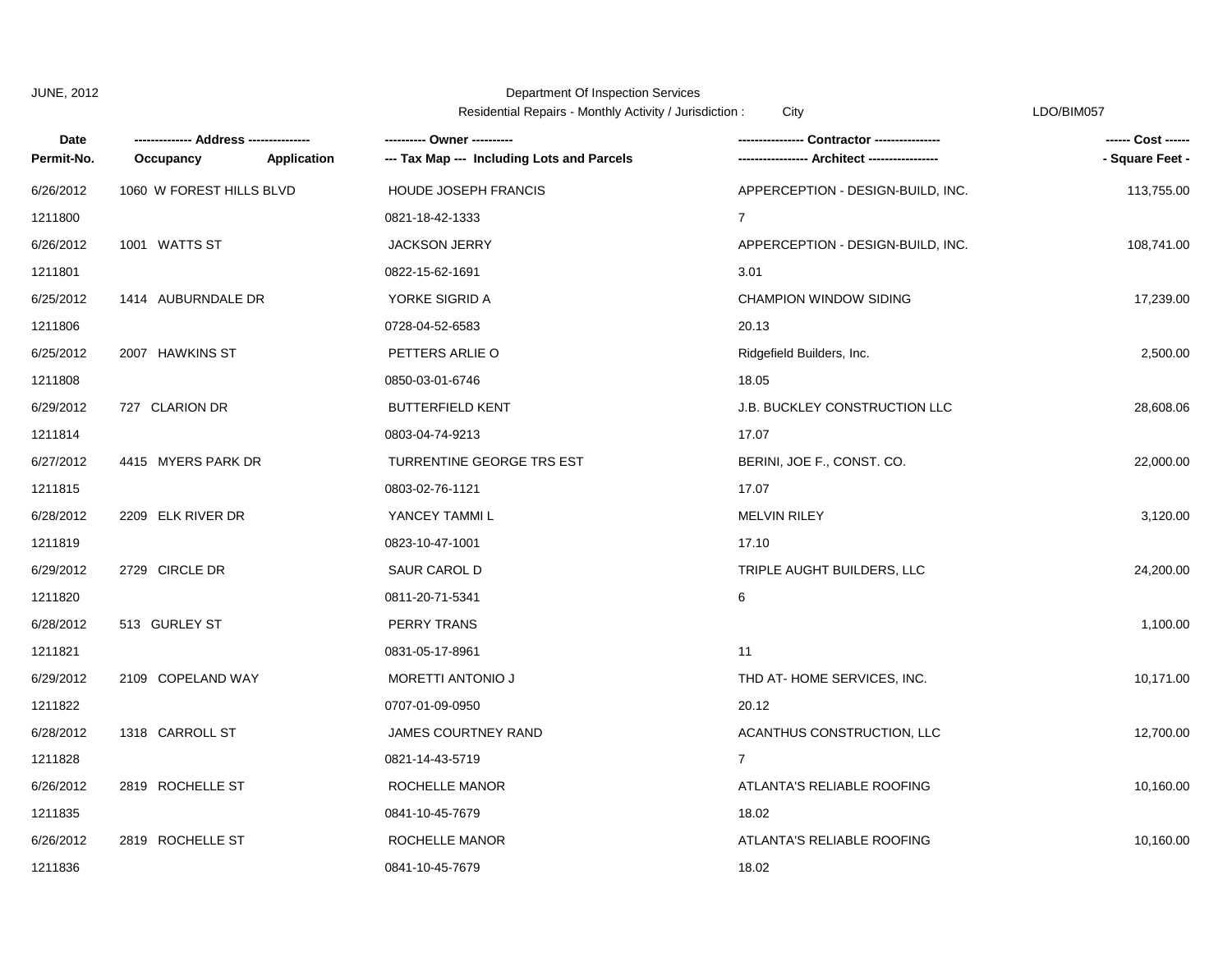Residential Repairs - Monthly Activity / Jurisdiction : City Changes Contained the CDO/BIM057

| Date       |                          | ---------- Owner ----------                |                               | ------ Cost ------ |
|------------|--------------------------|--------------------------------------------|-------------------------------|--------------------|
| Permit-No. | Application<br>Occupancy | --- Tax Map --- Including Lots and Parcels | ---- Architect ------         | - Square Feet -    |
| 6/26/2012  | 2819 ROCHELLE ST         | ROCHELLE MANOR                             | ATLANTA'S RELIABLE ROOFING    | 10,957.00          |
| 1211837    |                          | 0841-10-45-7679                            | 18.02                         |                    |
| 6/19/2012  | 909 YANCEY ST            | CHLOE FLORENCE                             | MCCLURE & ASSOC. CONST., INC. | 10,678.00          |
| 1211854    |                          | 0821-11-56-2605                            | 5                             |                    |
| 6/19/2012  | 2411 ROANOKE ST          | <b>GUEVARA LUIS S</b>                      | MCCLURE & ASSOC. CONST., INC. | 2,275.00           |
| 1211855    |                          | 0832-07-79-2674                            | 17.09                         |                    |
| 6/19/2012  | 110 E TRINITY AVE        | HARGETTE JOHN L                            | MCCLURE & ASSOC. CONST., INC. | 9,399.00           |
| 1211856    |                          | 0832-17-10-5747                            | 2                             |                    |
| 6/19/2012  | 309 N DRIVER ST          | HASKILL PROPERTIES INC                     | MCCLURE & ASSOC. CONST., INC. | 16,838.00          |
| 1211857    |                          | 0831-15-54-9701                            | 10.01                         |                    |
| 6/19/2012  | 1118 GURLEY ST           | LEMBO DONNA V                              | MCCLURE & ASSOC. CONST., INC. | 18,242.00          |
| 1211858    |                          | 0831-05-29-0840                            | 9                             |                    |
| 6/25/2012  | 1403 VICKERS AVE         | SELLERS CHRISTOPHER J                      | Lauren Miller                 | 14,000.00          |
| 1211881    |                          | 0821-15-63-1438                            | $\overline{7}$                |                    |
| 6/27/2012  | 24 SOUTHAMPTON PL        | SPROUSE PAUL W                             | MYERS, TOM CONST.             | 2,900.00           |
| 1211882    |                          | 0813-03-12-3796                            | 17.07                         |                    |
| 6/27/2012  | 1015 KIMBALL DR          | WALTERS GLENN W                            |                               | 2,500.00           |
| 1211884    |                          | 0813-03-03-7880                            | 17.07                         |                    |
| 6/26/2012  | 834 BURCH AVE            | QUBIC LLC                                  | ALAND CORP.                   | 2,000.00           |
| 1211891    |                          | 0821-06-48-4352                            | 5                             |                    |
| 6/27/2012  | 821 BLUESTONE RD         | CALDWELL JANE                              |                               | 26,540.00          |
| 1211899    |                          | 0728-02-79-0331                            | 20.14                         |                    |
| 6/28/2012  | 1213 CAROLINA AVE        | <b>GADOL ERIC</b>                          | PARKER, DAVID R.              | 40,000.00          |
| 1211902    |                          | 0822-09-15-9684                            | 4.01                          |                    |
| 6/28/2012  | 2408 HURON ST            | <b>BERDANIER AARON</b>                     |                               | 9,000.00           |
| 1211904    |                          | 0821-17-01-2857                            | 6                             |                    |